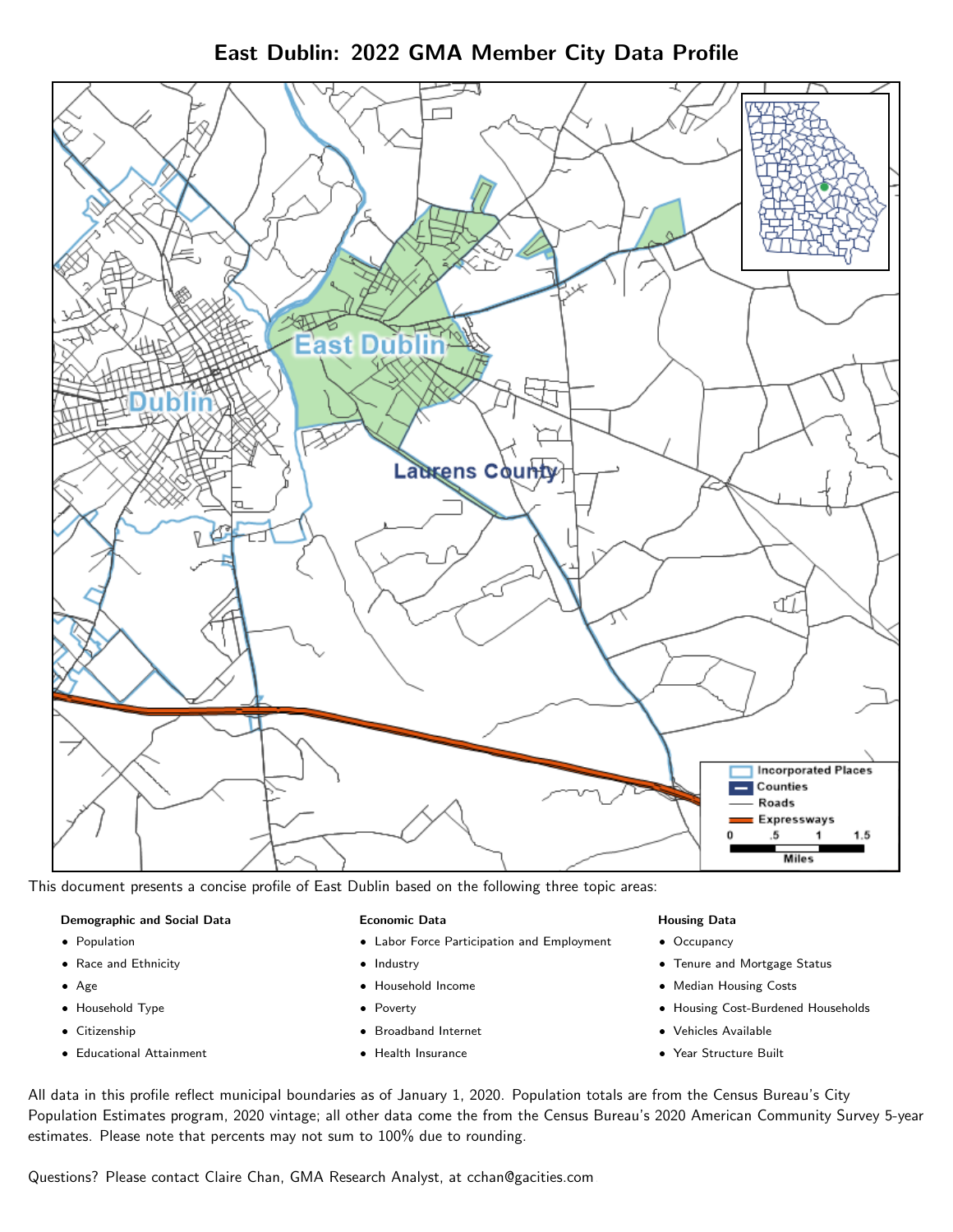# East Dublin: Demographic and Social





**Citizenship** 



Source: American Community Survey, 2020 5-year estimates, table B05002 Source: American Community Survey, 2020 5-year estimates, table B15002

## Race and Ethnicity



Source: U.S. Census Bureau, City Population Estimates, 2020 vintage Source: American Community Survey, 2020 5-year estimates, table B03002

# Household Type



Source: American Community Survey, 2020 5-year estimates, table B01001 Source: American Community Survey, 2020 5-year estimates, table B11001

### Educational Attainment



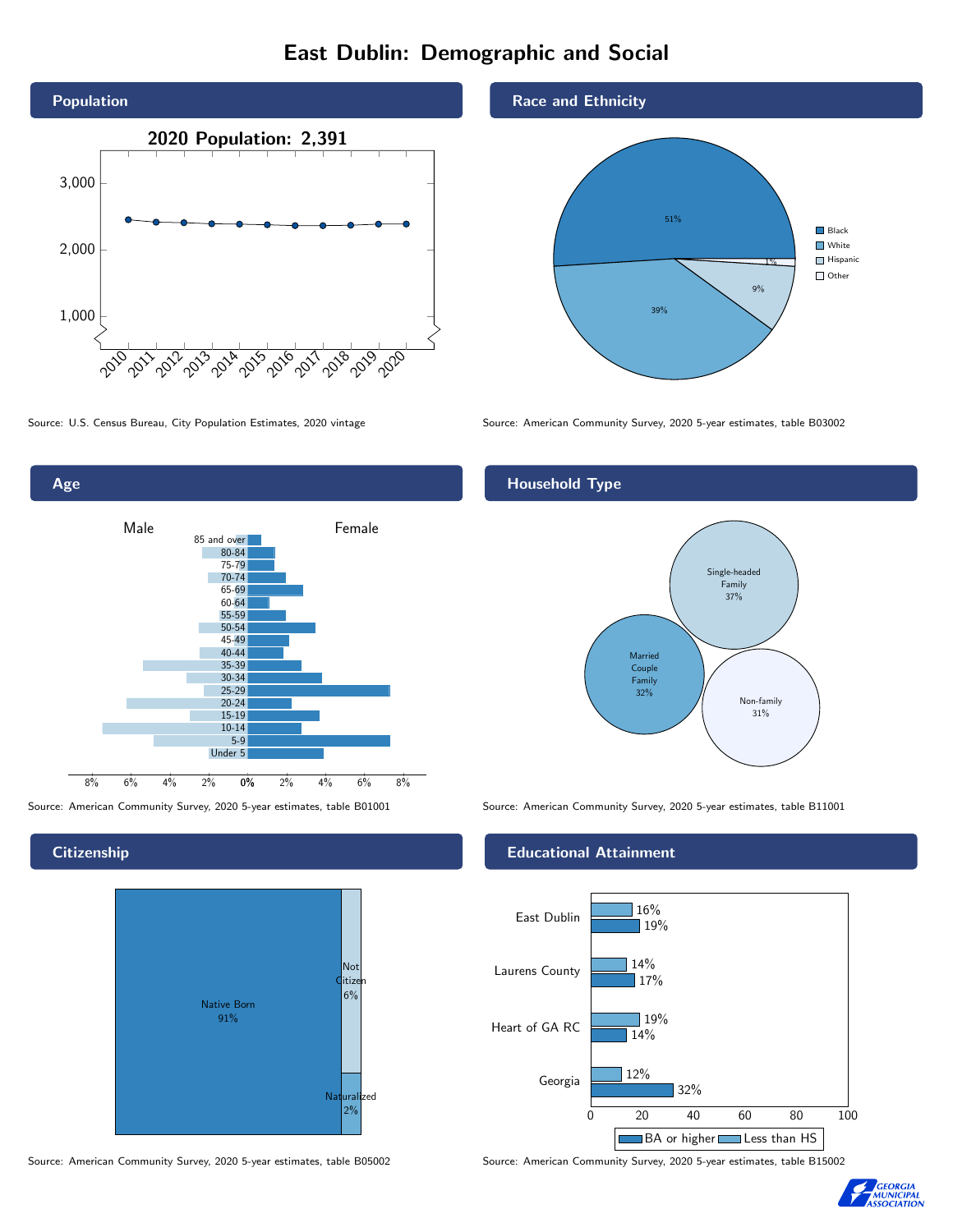# East Dublin: Economic



Source: American Community Survey, 2020 5-year estimates, table B23001 Note: Unemployment rate is based upon the civilian labor force.



| Agriculture, forestry, fishing and hunting, and mining      | $1\%$ |
|-------------------------------------------------------------|-------|
| Construction                                                | 11%   |
| Manufacturing                                               | $4\%$ |
| <b>Wholesale Trade</b>                                      | $0\%$ |
| Retail Trade                                                | 20%   |
| Transportation and warehousing, and utilities               | 9%    |
| Information                                                 | $0\%$ |
| Finance and insurance, real estate, rental, leasing         | $1\%$ |
| Professional, scientific, mgt, administrative, waste mgt    | 7%    |
| Educational services, and health care and social assistance | 24%   |
| Arts, entertainment, recreation, accommodation, food        | 13%   |
| service                                                     |       |
| Other services, except public administration                | $2\%$ |
| Public administration                                       | 7%    |

Source: American Community Survey, 2020 5-year estimates, table C24030



Source: American Community Survey, 2020 5-year estimates, tables B19013 and B19025 Source: American Community Survey, 2020 5-year estimates, table B17010





## Health Insurance



Source: American Community Survey, 2020 5-year estimates, table B28002 Source: American Community Survey, 2020 5-year estimates, table B18135